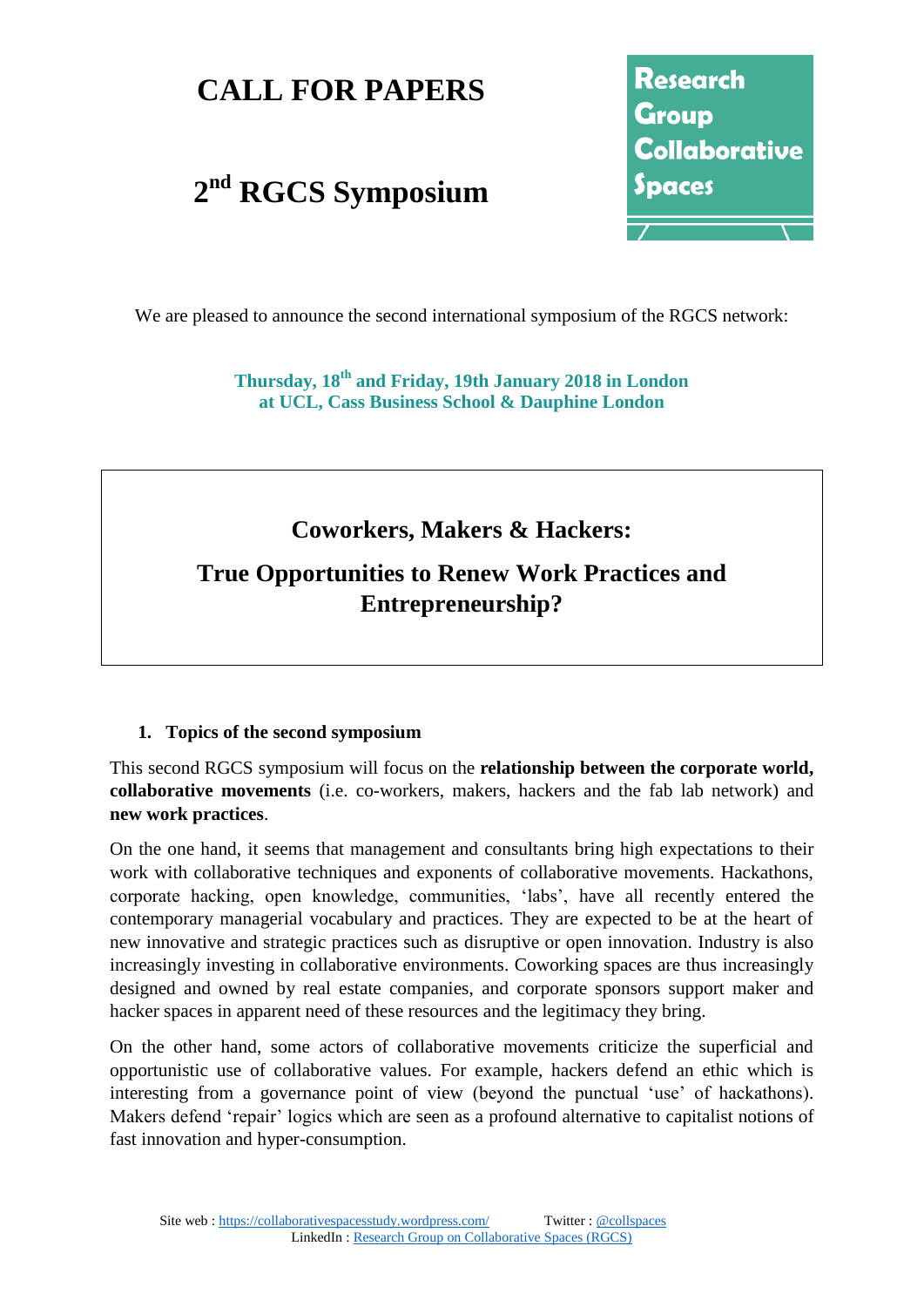

**What are the relationships between collaborative movements and the corporate world? How do coworkers, makers and hackers contribute or could contribute to new work practices and new forms of entrepreneurship in organizations and society?** Are makers and hackers the muse or the nemesis of managers? Are the two in a dialogical relationship, in conflict, or even mutually interdependent in today's urban professional life?

**This second symposium will also be an opportunity for critical and political perspectives on collaborative movements, collaborative techniques and their translation in the world of management.** New work and management practices associated to collaborative workplaces (e.g. digital nomads, telework, co-working, distributed work) raise novel tensions and paradoxes in control and surveillance issues that need to be explored at greater depth. Therefore **new domination, control and surveillance practices will also be at the heart of our discussions.** 

Here are the issues we would like to cover (this list is non-exhaustive):

- Collaborative movements and their relationships with the corporate world: as mutual sources of innovation, legitimation, transformation;
- Collaborative practices in the context of corporate coworking or maker spaces and independent coworking and maker spaces;
- Repair, DIY, DIT, maker movements and their relationship with society, organizations, organizing, politics and their joint transformations;
- Fab labs as networks, contributors to open knowledge and their translation in a corporate environment;
- Spatial, temporal, visual and material dimensions of the relationships between the collaborative and corporate worlds;
- The legitimation and co-legitimation of collaborative techniques, collaborative communities and corporate projects in organization and society;
- How spaces, time, bodies are involved in the legitimation processes and practices of corporate techniques in the collaborative environment, or collaborative techniques in the corporate environment;
- Historical views on firms, corporate environments and collaborative movements. Comparative historical perspectives on the two phenomena;
- Critical perspectives on the 'use' of collaborative techniques and collaborative values in a corporate world;
- Joint emergence of new work practices in corporate and collaborative worlds;
- Institutional, practice, process, phenomenological, Marxist, post-Marxist, discursive, aesthetic, critical views on both phenomena and their joint evolution;
- Ideologies, myths of the collaborative and sharing economies and how they feed the corporate world. Conversely, how the corporate world is renewed or maintained by the sharing economy and the collaborative economy;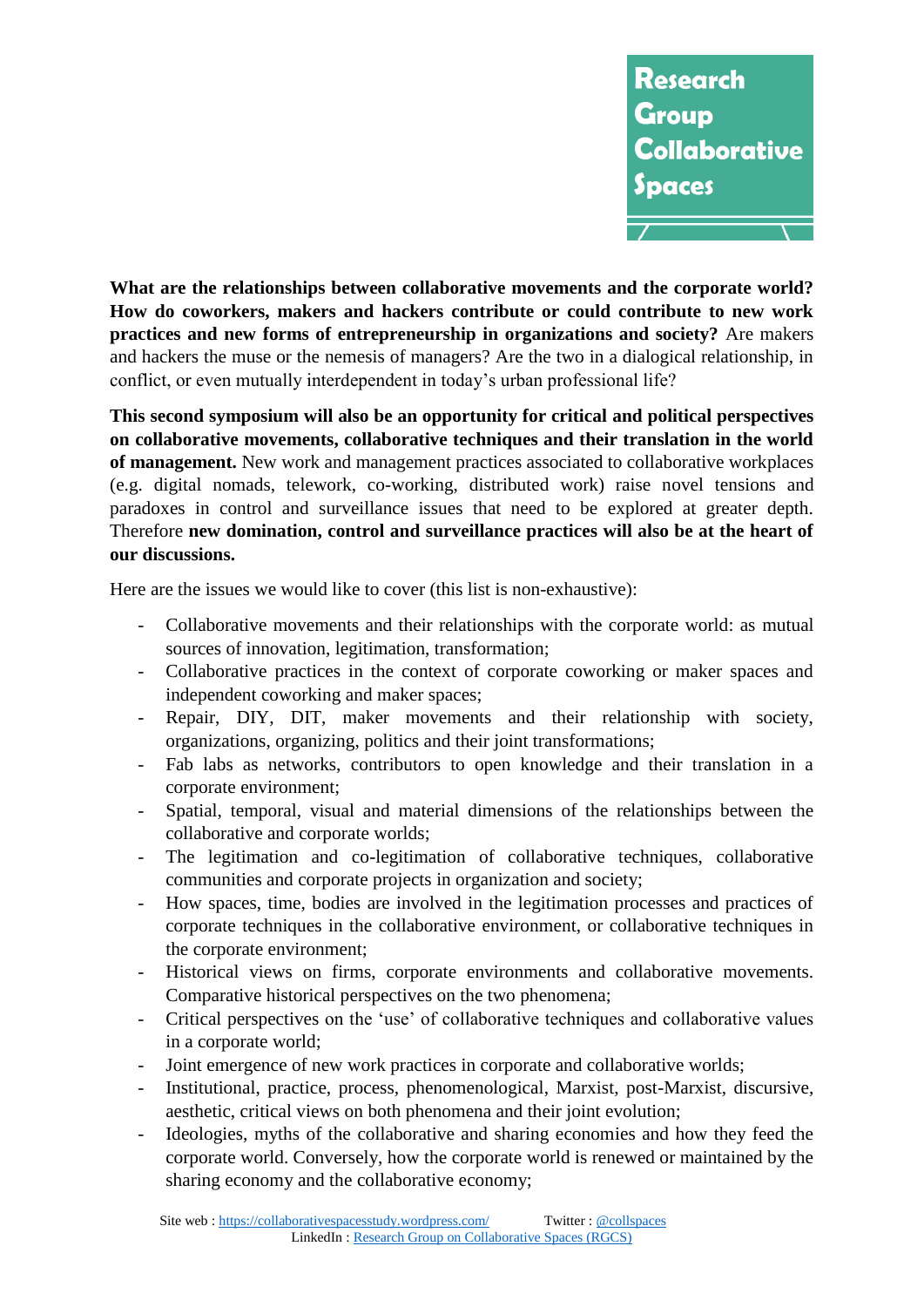

- Affordance and proximity in and of collaborative spaces in the city, and how they relate to traditional business districts;
- Boundary-spanner issues between corporate world, third places and the city;
- Open innovation and how it is grounded, justified, fed by transformations introduced by collaborative communities;

#### **2. What is RGCS?**

RGCS is **an alternative academic network** set up in 2014 which aims at gathering **academics, practitioners, activists, journalist and politicians** interested in **collaborative communities and collaborative movements** (coworkers, hackers, makers…) and **how they transform or make visible new work practices in organizations and society** (mobile work, telework, digital nomads, collaborative entrepreneurship, DIY, DIT, BYOD, etc.).

For more details about the Research Group on Collaborative Spaces (RGCS): @collspaces or <https://collaborativespacesstudy.wordpress.com/>

#### **3. Submission process and organization of the second RGCS symposium**

**All those interested in participating are welcome.** Submissions will be based on an extended abstract (1000 words, Times New Roman font). All submissions, related to RGCS or not, are welcome. The deadline for submissions will be **October 27th 2017.**

One key criterion of selection will ultimately be to represent the diversity of trends and practices in the cities and territories represented by RGCS chapters (i.e. Paris, London, Montreal, Berlin, Lyon, Grenoble, Toulouse, Barcelona, Milan, Roma, Amsterdam) but also in other cities in the world. We thus invite people interested in submitting a proposal to get in touch with us at: [collaborativespaces@gmail.com](mailto:collaborativespaces@gmail.com) 

**Organizing committee:** Hélène Bussy-Socrate (Warwick Business School), Sabine Carton (Université Grenoble-Alpes), Aurore Dandoy (Université Paris-Dauphine, PSL), François-Xavier de Vaujany (Université Paris-Dauphine, PSL), Julie Fabbri (emlyon business school), Stéphanie Fargeot (Université Paris-Dauphine, PSL), Anna Glaser (ESCP Europe), Albane Grandazzi (Université Paris-Dauphine, PSL) Stefan Haefliger (Cass Business School), Magda Hercheui (UCL), Janet Merkel (City University), Nathalie Mitev (King's College London), Anouk Mukherjee (Université Paris-Dauphine, PSL), Tuukka Toivonen (UCL), David Vallat (Université Lyon I).

The event will **include academic presentations based on [Pecha Kucha](https://collaborativespacesstudy.wordpress.com/1st-symposium-rgcs/practical-informations/) techniques, keynote conferences, panels, co-creation workshop, learning expeditions… and city expeditions**.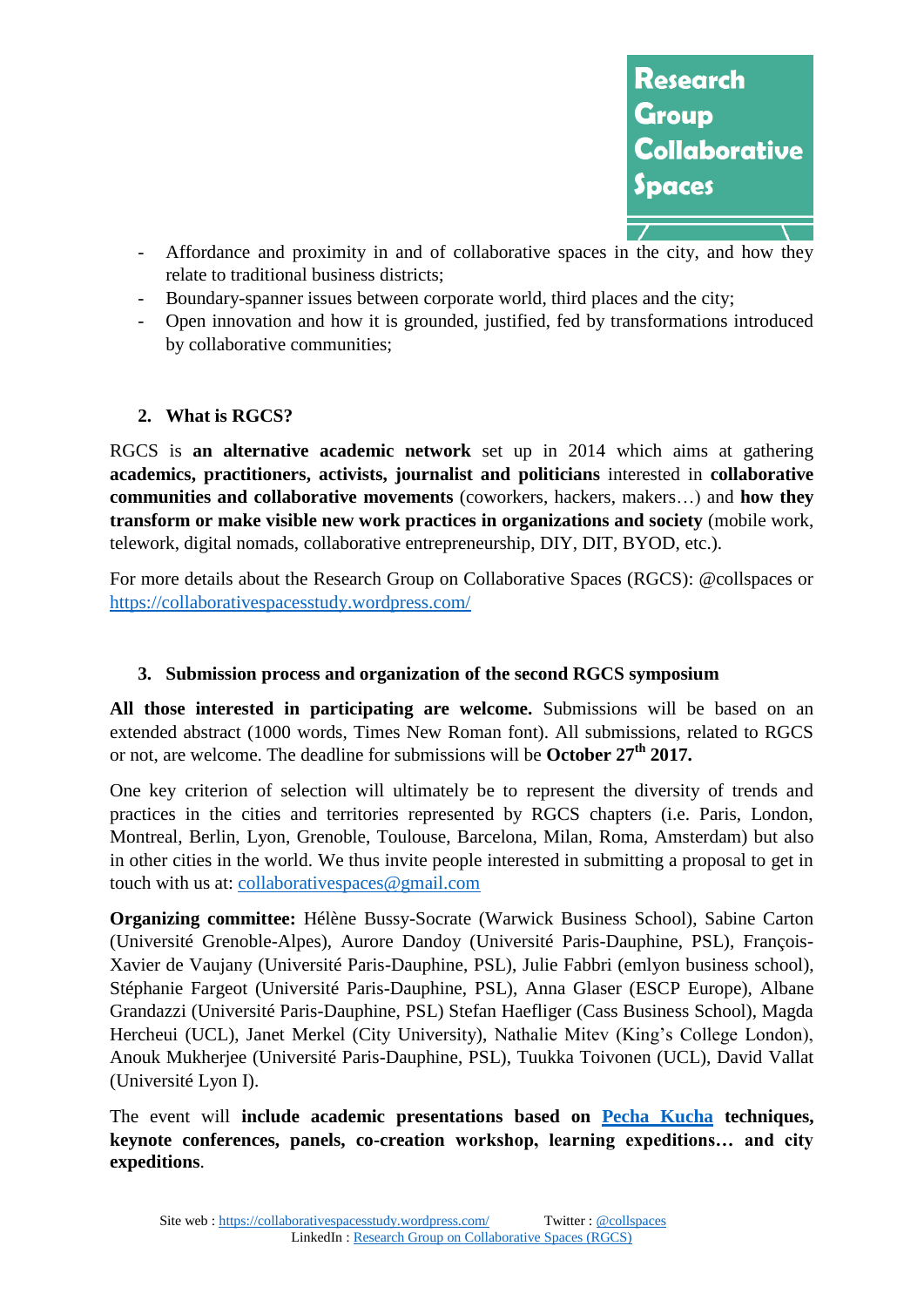

Registration will be free of charge, but the number of seats at the symposium will be limited and registration will be accepted on a first-come first-served basis

For questions or submissions: [collaborativespaces@gmail.com](mailto:collaborativespaces@gmail.com)

#### **References**

Anderson, C. 2012. Makers: The New Industrial Revolution (First edition). New York: Crown Business.

Barley, S. R., & Kunda, G. (2001). Bringing work back in. Organization science, 12(1), 76- 95.

Cohendet, P., Grandadam, D., Simon, L., & Capdevila, I. 2014. Epistemic communities, localization and the dynamics of knowledge creation. Journal of Economic Geography, 14(5): 929–954.

Coleman, G. 2012. Coding Freedom: The Ethics and Aesthetics of Hacking. Princeton: Princeton University Press.

Cusumano, M.A. 2015, 'How traditional firms must compete in the sharing economy', Communications of the ACM, vol. 58, no. 1, pp. 32--4.

de Vaujany, F.-X., Vaast, E., 2013. If These Walls Could Talk: The Mutual Construction of Organizational Space and Legitimacy. Organization Science 25, 713–731. doi:10.1287/orsc.2013.0858

Fabbri, J., & Charue-Duboc, F. 2013. The Role of Physical Space in Collaborative Workplaces Hosting Entrepreneurs. In F.-X. de Vaujany & N. Mitev (Eds.), Materiality and Space: Organizations, Artefacts and Practices: 117–134. Houndmills, Basingstoke, Hampshire: Palgrave Macmillan.

Faraj, S., Jarvenpaa, S.L., Majchrzak, A., 2011. Knowledge Collaboration in Online Communities. Organization Science 22, 1224–1239. doi:10.1287/orsc.1100.0614

Friedman, G. 2014, 'Workers without employers: shadow corporations and the rise of the gigeconomy', Review of Keynesian Economics, vol. 2, no. 2, pp. 171--88.

Garrett, L.E., Spreitzer, G.M., Bacevice, P.A., 2017. Co-constructing a Sense of Community at Work: The Emergence of Community in Coworking Spaces. Organization Studies 0170840616685354. doi:10.1177/0170840616685354

Haefliger, S., Von Krogh, G., & Spaeth, S. (2008). Code reuse in open source software. Management Science, 54(1), 180-193.

Himanen, P. 1999. Hacker Ethic and the Spirit of the Information Age. Edinburgh, Scotland: Floris Books.